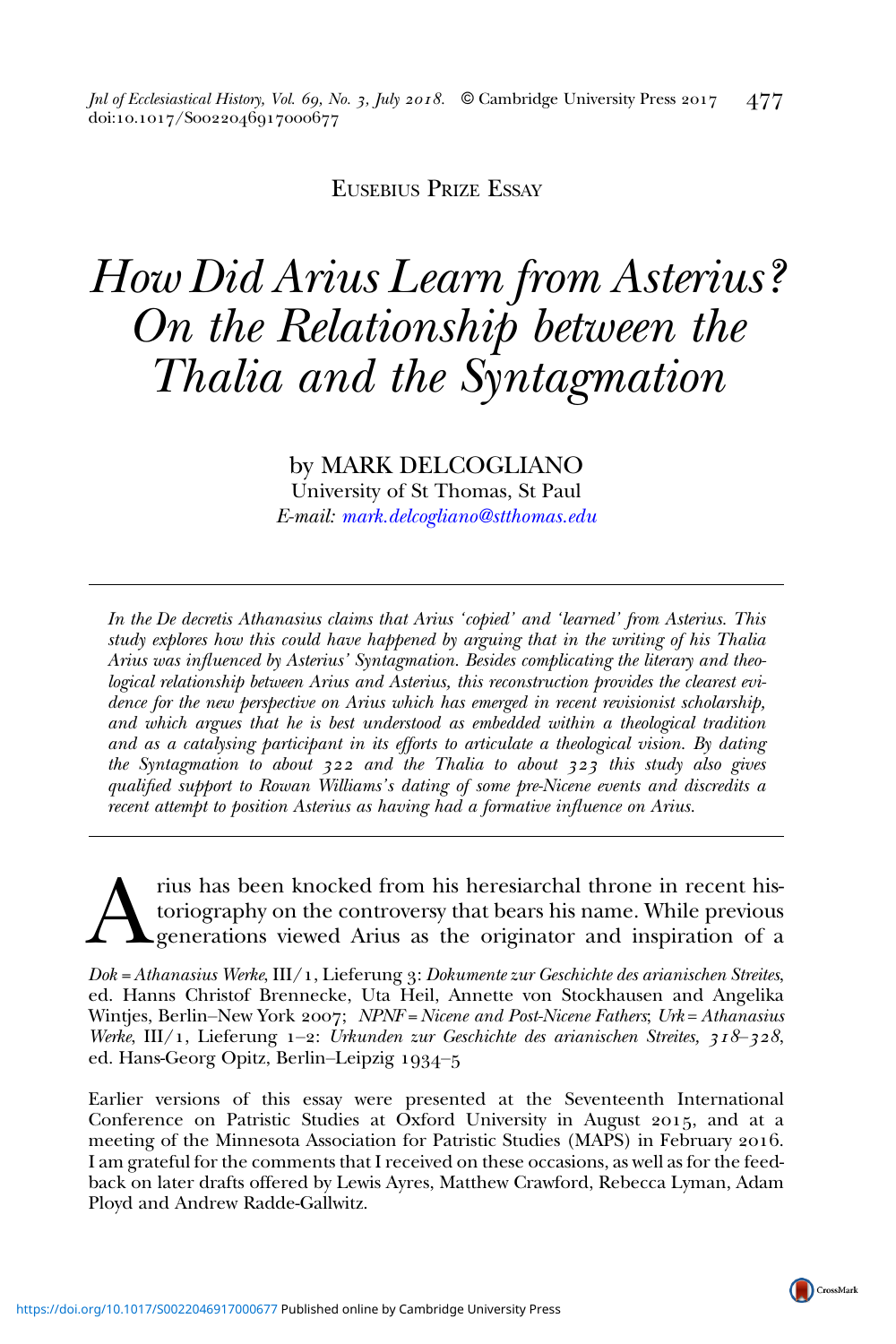tradition of theology that lasted for decades after his death, revisionist scholarship of the last fifty years has to various degrees expelled Arius from this regnant position.<sup>1</sup> '[T]he direction of recent work', writes Lewis Ayres, 'has been to focus on Arius as a catalyst for a controversy within which his particular theology rapidly becomes marginal.<sup>'</sup> The best perspective on Arius that has emerged within recent revisionist scholarship is to view him as embedded within a theological tradition shaped by third-century concerns that is attempting to re-express and revise itself in an early fourthcentury context, $3$  and furthermore as an interlocutor within an ecclesiastical alliance whose adherents were to varying extents committed to and in debate over this same tradition. $4$  One goal of this study is to demonstrate how Arius' relationship with Asterius, or more precisely, the relationship

<sup>1</sup> On recent historiographical trends in the study of Arius see R. P. C. Hanson, *The* search for the Christian doctrine of God: the Arian controversy,  $318-381$  AD, Edinburgh 1988, pp. xvii–xxi, 123–8; Rowan Williams, Arius: heresy and tradition, rev. edn, Grand Rapids, MI 2001,  $1-25$ ; Lewis Ayres, Nicaea and its legacy: an approach to fourth-century Trinitarian theology, Oxford 2004,  $11-20$ ,  $56-7$ ; John Behr, The Nicene faith, Crestwood  $2004$ ,  $8-16$ ,  $21-36$ ; and Rebecca Lyman, 'Arius and Arians', in Susan Ashbrook Harvey and David G. Hunter (eds), The Oxford handbook of early Christian studies, Oxford  $2008$ ,  $237-57$ . On trends through the mid-twentieth century see Rudolf Lorenz, Arius judaizans? Untersuchungen zur dogmengeschichtlichen Einordung des Arius, Göttingen  $1980, 23-36$ ; Michael Slusser, 'Traditional views of late Arianism', in Michel R. Barnes and Daniel H. Williams (eds), Arianism after Arius: essays on the development of the fourth century Trinitarian conflicts, Edinburgh 1993, 3-30; and Maurice Wiles, Archetypal heresy: Arianism through the centuries, Oxford 1996.

<sup>2</sup> Ayres, *Nicaea and its legacy*, 12 n. 3. Maurice Wiles ends his classic essay ('Attitudes to Arius in the Arian Controversy', in Barnes and Williams, Arianism After Arius,  $31-43$ ) with these memorable lines: 'the figure of Arius was not perhaps, in fact, very important to any of those known by one of the various expansions of his name [for example, semi-Arians and neo-Arians]. And to Athanasius he was not so much a person to be refuted, as a discredited name with which to undermine others … Arius was dead before Athanasius embarked on any large scale theological debate of the issues that Arius had raised. And then his real quarrel was with the living. The dead Arius was not even a whipping boy, but a whip'.<br>
<sup>3</sup> Of course, what these concerns were remains highly debated. For example, in Arius

judaizans? Lorenz posited Christological concerns, whereas in Early Arianism: a view of salvation, Philadelphia 1981, Robert C. Gregg and Dennis E. Groh argued that soteriological concerns chiefly motivated Arius. In contrast, in Arius, Williams placed more emphasis on Arius' cosmological concerns.

 $\overline{f}$  For example, Arius is surely to be included among those who espoused what Joseph T. Lienhard, calls a tradition of 'dyohypostatic' theology: Contra Marcellum: Marcellus of Ancyra and fourth-century theology, Washington, DC 1999, 28–46. Ayres places Arius in the 'theological trajectory' that he labels 'Eusebians', along with Eusebius of Nicomedia, Asterius and Eusebius of Caesarea: Nicaea and its legacy,  $52-61$ . Khaled Anatolios catagorises Arius as one of the 'Trinitarian theologians of the unity of the will', along with Asterius, Eusebius of Caesarea and Eunomius of Cyzicus: Retrieving Nicaea: the development and meaning of Trinitarian doctrine, Grand Rapids, MI  $2011, 41-79$ .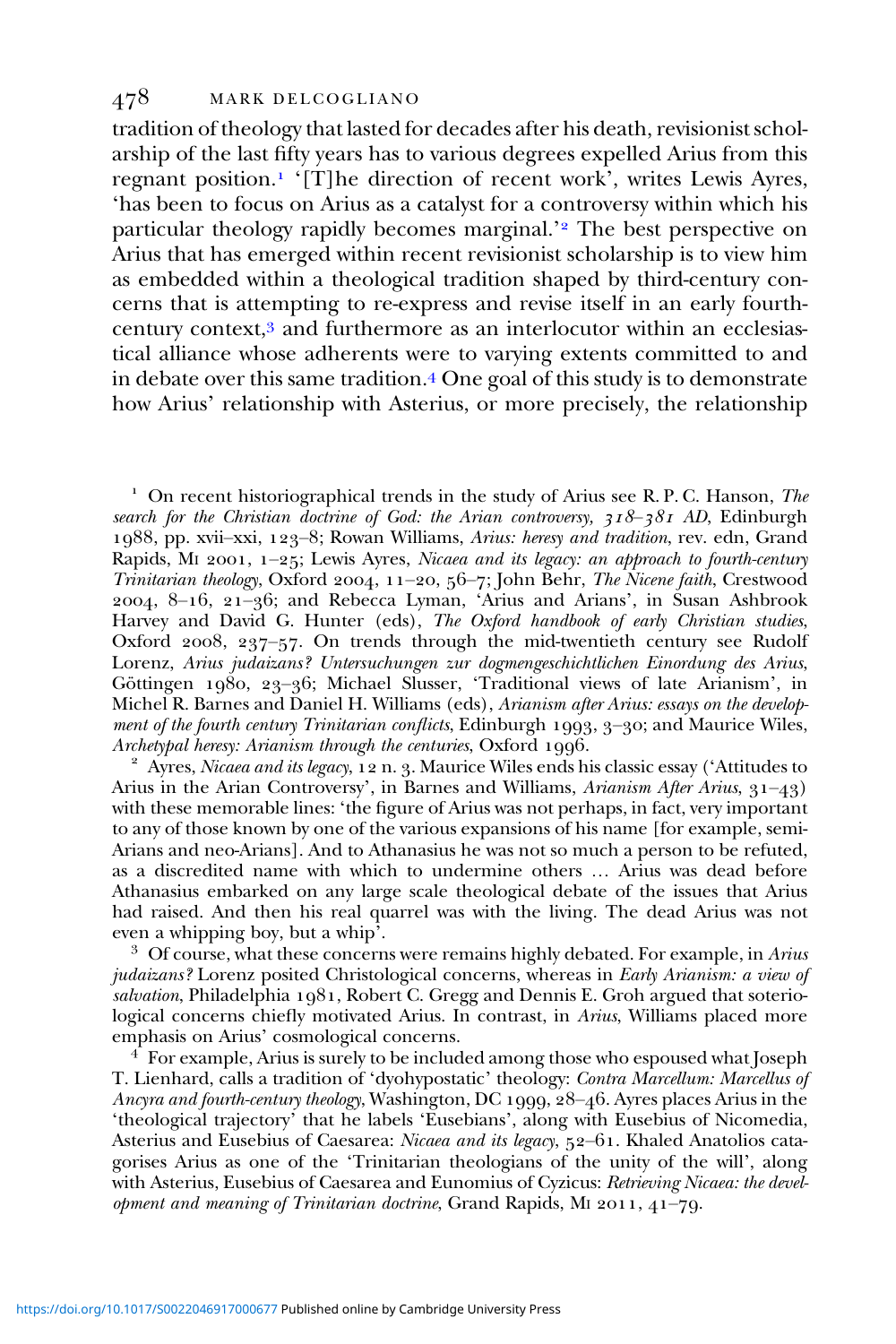between Arius' Thalia and Asterius' Syntagmation, is one of the clearest pieces of evidence for this new perspective on Arius.

Establishing the chronology of the events and documents related to the controversy over Arius before Nicaea is notoriously difficult.<sup>5</sup> Still, another goal of this study is to give qualified support to Rowan Williams's proposal regarding the dating and circumstances of the Thalia of Arius by drawing attention to a few Athanasian passages, evidence that has hitherto been mostly neglected and that also demonstrates the intra-Eusebian debate over a shared theological tradition in which Arius participated.<sup>6</sup> While the Thalia is but one document among many that survive (at least in fragments) from before the Council of Nicaea whose precise dates and circumstances of composition are contested, it is one of only a handful authored by Arius himself and a crucial text for understanding the course of controversy over Arius and the development of his theology.<sup>7</sup> Furthermore, no one has ever tried to date the Syntagmation of Asterius more specifically than simply to before the Council of Nicaea; accordingly, this study attempts for the first time to date this important document more precisely, thereby facilitating a clearer view of the sequence of events in the pre-Nicene controversy over Arius and Asterius' involvement in it.

 $5$  The chronology of Eduard Schwartz was foundational in the early twentieth century: 'Die Dokumente des arianischen Streits bis  $325'$ , in his Gesammelte Schriften, III: Zur Geschichte des Athanasius  $(1905)$ , Berlin 1959, 117–68. However, it was gradually supplanted by the chronology of Hans-Georg Opitz: 'Die Zeitfolge des arianischen Streites von den Anfängen bis zum Jahr 328<sup>5</sup>, Zeitschrift für die neutestamentliche Wissenschaft xxxiii  $(1934)$ ,  $131-59$ ; it was adopted, for example, in Hanson, The search,  $129-38$ . Rowan Williams put forward a drastically revised chronology that has become the touchstone of all further debates:  $Arius$ ,  $48-81$ . Other notable chronologies include Manlio Simonetti, La crisi ariana nel IV secolo, Rome 1975, 25–41, and Winrich Löhr, 'Arius reconsidered (part 1)', Zeitschrift für Antikes Christentum ix (2006), 524–60.<br>The relevant documents from before about 345 are helpfully collected in Urk and Dok.

 $6$  I use 'Eusebian' in contrast to the Athanasian usage deconstructed by David Gwynn in The Eusebians: the polemic of Athanasius of Alexandria and the construction of the 'Arian Controversy', Oxford 2007, and in line with Lienhard, Contra Marcellum,  $34-5$ , and Ayres, *Nicaea and its legacy*,  $52$ , to name the *ad hoc* alliance of eastern bishops and theologians initially formed around the figures of Eusebius of Nicomedia and Eusebius of Caesarea. The alliance emerged when several eastern bishops rallied around Arius in common cause against what they deemed to be Alexander of Alexandria's doctrinal innovations and his mistreatment of Arius. But they did not agree with Arius' theology in every detail, and there were theological differences among them. See also n. 8 below.

 The verbatim fragments of the Thalia are one of the most reliable sources for retrieving the theology of Arius, in addition to his three extant letters. The *Thalia* fragments are preserved mainly in Athanasius, *De synodis*  $15.3$ , but also at the beginning of Contra Arianos 1.5, and there are also two otherwise unattested lines in Contra Arianos 1.6. See G. C. Stead, 'The *Thalia* of Arius and the testimony of Athanasius', *JTS* n.s. xxix  $(1978)$ , 20-52; M. L. West, 'The metre of Arius' Thalia', *JTS* n.s. xxxiii  $(1982)$ , 98-105; Williams, Arius, 95-9; and Winrich Löhr, 'Arius reconsidered (part 2)', Zeitschrift für Antikes Christentum x  $(2006)$ , 121–57. See also n.  $38$  below.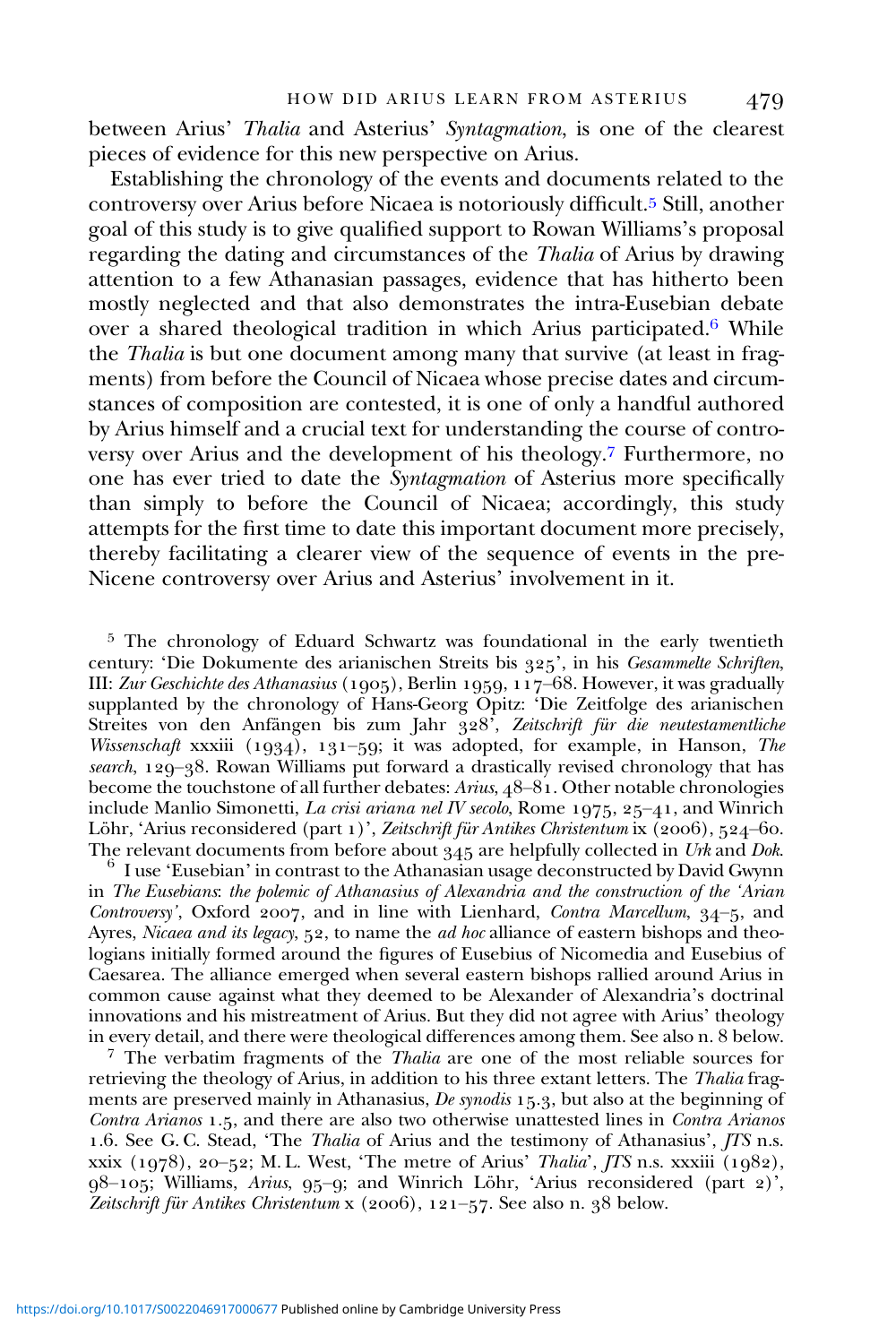One of the features of the Eusebian alliance was mutual defence. Athanasius repeatedly presents Asterius as the advocate (συνήγορος) of Arianism.<sup>9</sup> This is usually taken to mean that he judged Asterius to be prominent among those Eusebians who supported Arius' cause in the years leading up to the Council of Nicaea and afterwards. It is usually assumed that Arius, if not a source, was at least a foil for Asterius: Asterius defended Arius even as he developed his thought.<sup>10</sup> Athanasius himself is generally vague about their relationship. In most cases he accuses both of teaching the same things without mentioning influence in one direction or the other.<sup>11</sup> But in two passages in *De decretis* (sections 8 and 20) Athanasius claims that Arius copied from Asterius. These passages have rarely been cited in studies of Arius or Asterius, especially recently, and when they have it is usually with little or no comment.<sup>12</sup> Based in part on these passages, however, Markus Vinzent has suggested

<sup>8</sup> I have explored the concept of an 'ecclesiastical alliance' in general and the traits of the 'Eusebian alliance' in particular in a number of articles: Mark DelCogliano, 'Eusebian theologies of the Son as image of God before  $341'$ , Journal of Early Christian Studies xiv  $(2006)$ ,  $459-84$ ; 'The Eusebian alliance: the case of Theodotus of Laodicea', Zeitschrift für Antikes Christentum xii (2008), 250-66; 'George of Laodicea: a historical reassessment', this JOURNAL lxii (2011),  $667 - 92$ ; and 'Eusebius of Caesarea's defense of Asterius of Cappadocia in the anti-Marcellan writings: a case study of mutual defense within the Eusebian alliance', in Aaron Johnson and Jeremy Schott (eds), Eusebius of Caesarea: tradi-<br>tions and innovations, Washington, DC 2013, 263-87.

<sup>9</sup> Athanasius, Contra Arianos 1.30; 1.32; 3.2; 3.60; De synodis 20.1. The texts of Athanasius are cited according to the Athanasius Werke editions: Orationes contra Arianos was edited by Karin Metzler and Kyriakos Savvidis, in Athanasius Werke, I/1: Die dogmatischen Schriften, ed. Martin Tetz, Berlin 1996–2000, 109–381. De decretis can be found in Hans-Georg Opitz, Athanasius Werke,  $\overline{II}/1$ : Die Apologien, Berlin–Leipzig 1940, 1–45, and in De synodis in Opitz, Die Apologien, 231–78.

<sup>10</sup> For example, after discussing five original contributions of Asterius in the Syntagmation (pp.  $29-34$ ), Thomas A. Kopecek writes that 'So we see that the Cappadocian layman, sophist, and Lucianist was determined both to refine Arius' position wherever he thought it required refinement and to develop its exegetical underpinnings wherever possible': A history of neo-Arianism, Cambridge 1979, 34. Anatolios presents Asterius as both a 'continuator' and a 'reviser' of Arius: Retrieving Nicaea, 53–9.

<sup>11</sup> On this point, see below.<br><sup>12</sup> For example, *De decretis* 8 is cited in discussions of the dating of the Syntagmation and its influence on the Thalia is suggested without further exploration of the relationship between these two texts by Louis-Sébastien Le Nain de Tillemont, Mémoires pour servir à l'histoire ecclésiastique des six premiers siècles, vi, Venice  $1732, 292, 751$  n. 21, and by Gustave Bardy, Recherches sur saint Lucien d'Antioche et son école, Paris 1936, 320-1. Others cite  $De$  decretis 8, stating without much further comment that Arius made use of the work of Asterius; for example, Theodor Zahn, Marcellus von Ancyra, Gotha 1867, 39; Wilhlem Köllig, Geschichte der arianischen Häresie, i, Gütersloh 1874, 99; Adolph Harnack, *History of dogma*, iv, Boston 1907, 20 n. 2; and Timothy D. Barnes, Constantine and Eusebius, Cambridge, MA  $1981$ ,  $241$ . With a few exceptions, recent scholarship does not even cite, let alone discuss, De decretis 8 and 20; in contrast, older scholarship at least cited these passages.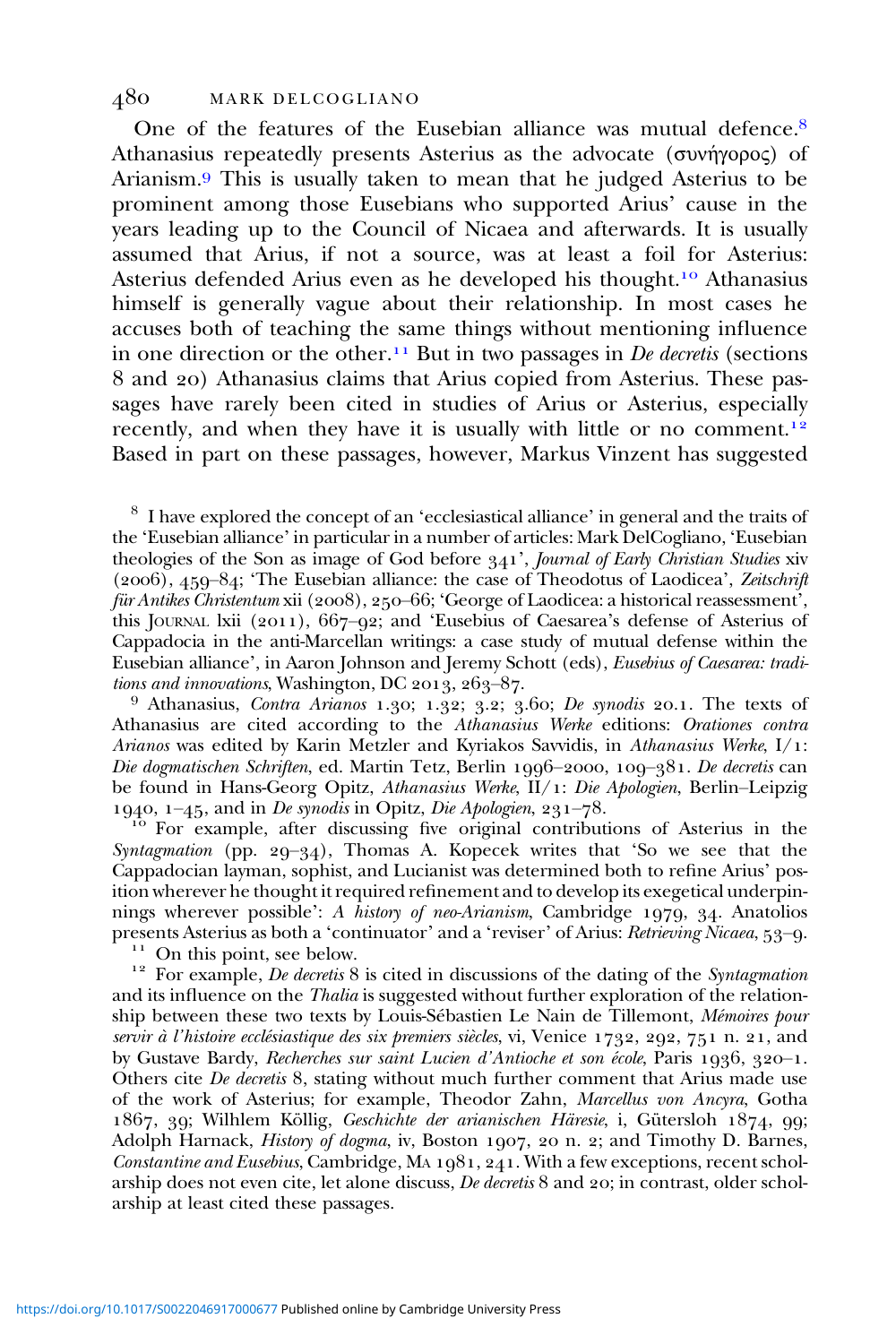that Asterius might have had a formative influence on Arius.<sup>13</sup> These passages contribute to his view that what came to be known as 'Arianism' is really the theology of Asterius.<sup>14</sup> In the *De decretis* passages Athanasius claims that Arius learned very precise things from Asterius, first, specific language about the Son's ministerial and servile role in creation, and, second, a series of biblical passages useful for arguing against the uniqueness of the Son's relation to God. And there could well be other things that Arius learned from Asterius but which Athanasius did not mention. But I do not think that Asterius was as formative for Arius as Vinzent suggests. I argue that, if these *De decretis* passages are trustworthy,<sup>15</sup> Asterius' influence on Arius only happened once the controversy over him had spread throughout the East.

I want to explore a historical question: how could Arius have learned from Asterius? They were probably of the same generation, coming to adulthood in the late third century. It is unlikely that they ever met in person, and there is certainly no record of such a meeting. They came from different parts of the world, one from Egypt, the other from Cappadocia. There is evidence that both were disciples of Lucian of Antioch, 'fellow Lucianists'.<sup>16</sup> But precisely what this means is subject to debate, if it means much of anything at all; the claim does not necessitate any literary or personal contact between them, let alone theological

<sup>13</sup> Markus Vinzent cites *De decretis* 8 and 20, and writes that Asterius is 'perhaps ... the precursor for Arius … Athanasius twice emphasizes that Arius "transcribed" Asterius, or rather that Arius learned from him; in contrast, he never claims of Asterius that he borrowed from Arius' ( 'ist … veilleicht … der Vordenker für Arius. … Athanasius nennt ihn stereotyp den "Anwalt der Häresie" und ihm, so betont er zweimal, habe Arius "nachgeschreiben" bzw. von ihm habe Arius gelernt; ungekehrt behauptet er von Asterius nie, er habe bei Arius Anleihen genommen'): Asterius von Kappadokien: die theologischen Fragmente, Leiden 1993, 22. See also p. 256.<br><sup>14</sup> For example, Vinzent, *Asterius*, 31–2. Vinzent's claim has been noted by others,

but has not generated any substantial comment. Sara Parvis writes without further comment, 'Vinzent sees Asterius as the main theologian and teacher of all the Eusebians, including Arius': Marcellus of Ancyra and the lost years of the Arian Controversy,  $325-345$ , Oxford 2006, 115. Winrich Löhr states that 'Vinzent's claim that Arius was a disciple of Asterius cannot be discussed in this paper': 'Arius reconsid-

<sup>15</sup> It would be methodologically problematic to dismiss *De decretis* 8.1 and 20.2 as polemical or rhetorical fabrications when other similar passages – such as  $De$  synodis . (whose significance is discussed below) – have been largely accepted as credible. As a matter of procedure, the precious bits of historical evidence in  $De$  decretis,  $De$ synodis and elsewhere in ancient sources must be accepted as reliable unless there is good reason for not doing so, such as patent contradictions with other more compelling evidence, if there it to be any hope of recovering the history of the early controversy over Arius.<br><sup>16</sup> In his letter to Eusebius of Nicomedia (*Urk* 1 [Opitz edn, 3]), Arius calls him 'my

fellow Lucianist' ('συλλουκιανιστά'). Philostorgius reports that Asterius was one of the disciples of Lucian: Historia ecclesiastica 2.14.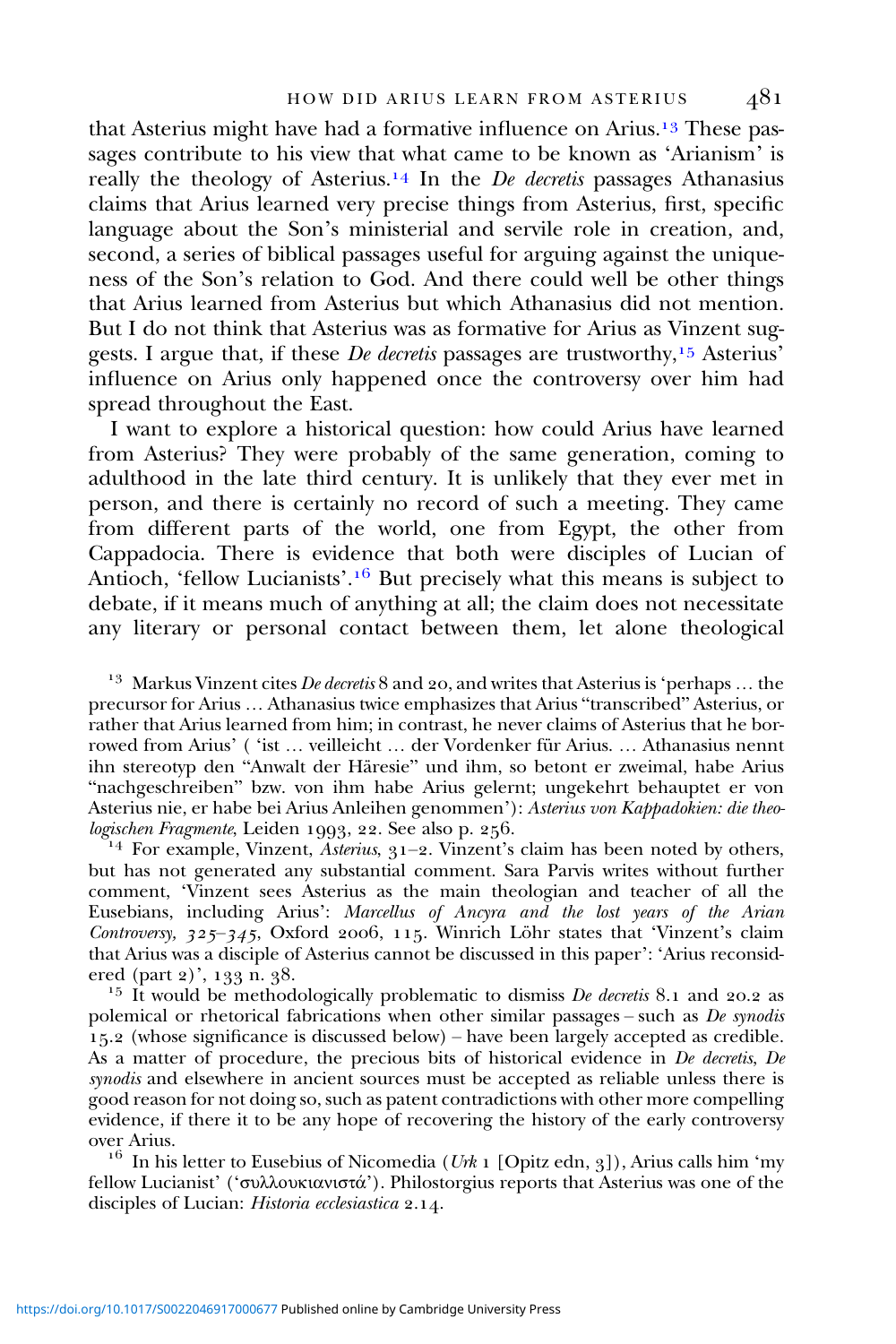sympathies or borrowings.<sup>17</sup> So if it is taken for granted that Arius did learn from Asterius, how did this happen? How can we make sense of the evidence of *De decretis* 8 and 20? I suggest that in the composition of his Thalia, Arius drew upon the Syntagmation of Asterius, demonstrating Arius' active involvement in the articulation of Eusebian theology in response to Asterius' tract in support of himself. And furthermore I suggest that both documents belong to a relatively late stage of the pre-Nicene controversy over Arius, making it impossible that Asterius was responsible for the fundamental character and orientation of his theology. The influence of Asterius upon Arius must be understood in terms of refinement and nuance in presentation, not his basic theological orientation and vision.

#### The De decretis passages

In  $De$  decretis  $\gamma$  Athanasius refutes the idea that 'the Father alone personally effected (αὐτούργησε) the Son alone, whereas all the others came into existence through the Son as through a minister (ὑπουργός)'.<sup>18</sup> Then, at the beginning of *De decretis* 8, he grants this position for the sake of argument, writing:

If it is true that the rest of the creatures could not endure the exertions of the untempered hand of the unbegotten, then the Son alone came into existence by God alone and the others came into existence through the Son as through a minister and assistant. Indeed, this is what Asterius who sacrificed wrote, and Arius having copied it gave it to his own people. And from that time these deranged men use this catchphrase, though it be a shattered reed, unaware of the unsound idea that it contains.

<sup>17</sup> The classic study of the Lucianists is Bardy, Recherches. See also Williams, Arius, 162–7; Hanson, The search, 79–83; and Hanns Christof Brennecke, 'Lukian von Antiochien in der Geschichte arianischen Streites', in Hanns Christof Brennecke, Ernst Ludwig Grasmück and Christoph Markschies (eds), Logos: Festschrift für Luise Abramowski zum  $\delta$ . Juli 1993, Berlin–New York 1993, 170–92. It is not clear precisely what connected all those called Lucianists. The general conclusion is that Lucian's teaching is largely enigmatic and that the doctrinal connections between his disciples are sufficiently diffuse, such that we cannot detect a cohesive theological tradition to which all Lucianists belonged. Rather, 'Lucianist' describes a group loosely connected by reverence for Lucian, however differ-

<sup>18</sup> Athanasius, De decretis 7.1 (Opitz edn, 6.26-7).<br><sup>19</sup> Εἰ δὲ ὅτι μὴ ἐδύνατο τὰ λοιπὰ κτίσματα τῆς ἀκράτου χειρὸς τοῦ ἀγενήτου τὴν ἐργασίαν βαστάξαι, μόνος ὁ υἱὸς ὑπὸ μόνου τοῦ θεοῦ γέγονε, τὰ δ' ἄλλα ὡς δι' ὑπουργοῦ καὶ βοηθοῦ τοῦ υἱοῦ γέγονε· καὶ τοῦτο γὰρ Ἀστέριος ὁ θύσας ἔγραψεν, ὁ δὲ Ἄρειος μεταγράψας δέδωκε τοῖς ἰδίοις καὶ λοιπὸν ὡς καλάμῳ τεθραυσμένῳ χρῶνται τῷ ρηματίω τούτω άγνοοῦντες τὸ ἐν αὐτῷ σαθρὸν οἱ παράφρονες.: ibid. 8.1 (Öpitz edn,  $7.18 - 22$ .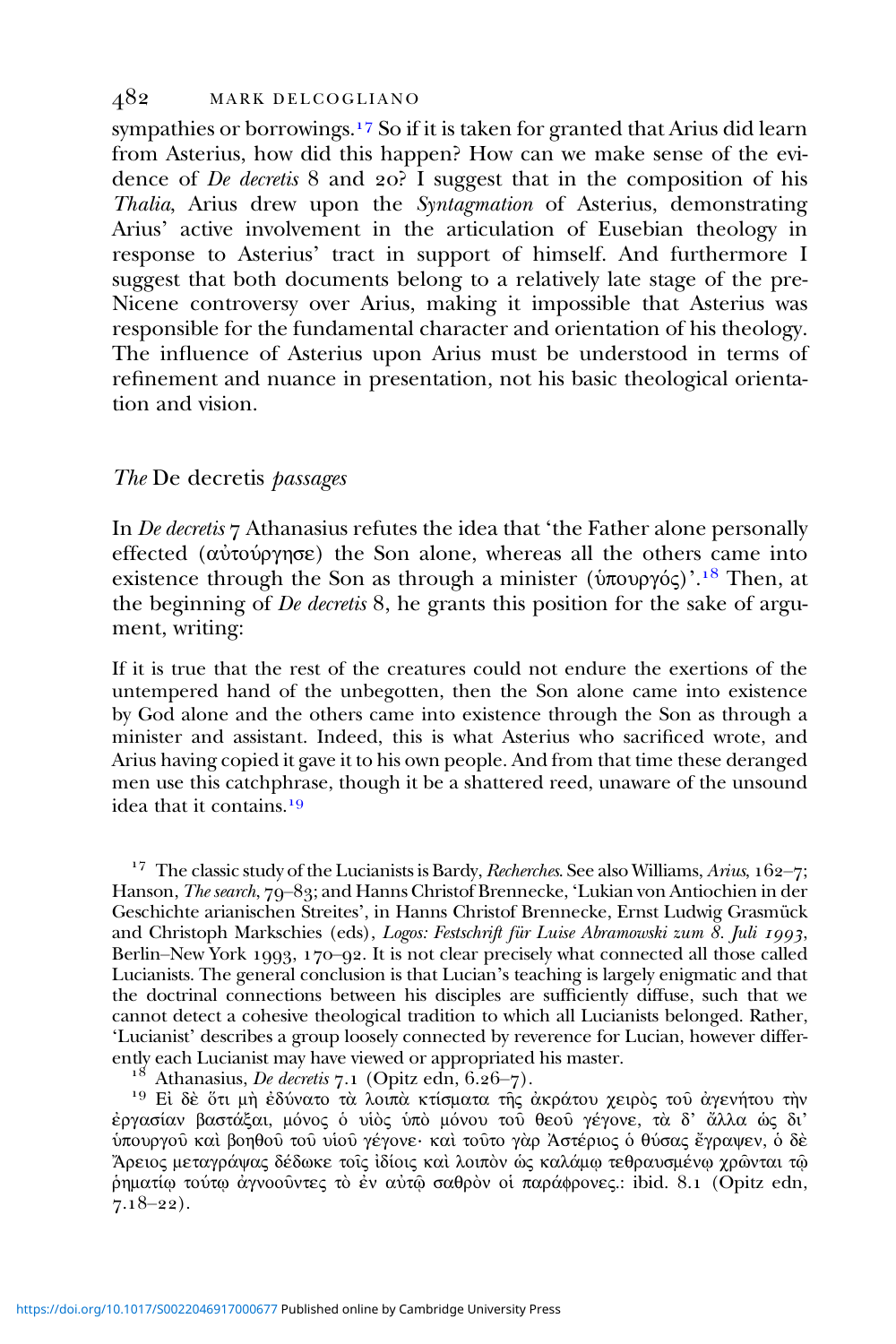The key line for our purposes is: 'καὶ τοῦτο γὰρ Ἀστέριος ὁ θύσας ἔγραψεν, ὁ δὲ Ἄρειος μεταγράψας δέδωκε τοῖς ἰδίοις' ('Indeed, this is what Asterius who sacrificed wrote, and Arius having copied it gave it to his own people'). The demonstrative pronoun τοῦτο is the grammatical object of the three verbs (ἔγραψεν, μεταγράψας, and δέδωκε), and refers to the idea or doctrine just described in De decretis  $\tau$  and 8.1. As for μεταγράφω, here and elsewhere Athanasius uses it to mean 'to transcribe a copy, to make one copy from another'.<sup>21</sup> Thus Athanasius is not merely saying that Arius 'copied' the idea in the sense of 'borrowed' or 'adopted from', but that he 'transcribed' it, that is, produced one written text from another.<sup>22</sup> In other words, Athanasius affirms a literary relationship between Asterius and Arius, not merely a doctrinal one.

In addition, Athanasius has identified a 'catchphrase' that was included in a writing of Asterius (surely the Syntagmation, the only Asterian writing known to Athanasius), copied by Arius, and given to his people, whom Athanasius describes as 'deranged men' who used it 'unaware of the unsound idea that is contains'. The term 'catchphrase' (ῥημάτιον) was frequently used by Athanasius to describe phrases which he believed encapsulated Arian views.<sup>23</sup> It is hard to determine whether Athanasius assigned a precise content to the catchphrase in this instance, but it stands for and summarises the Asterian teaching that he just described. In any case, Athanasius objects to calling the Son a minister and assistant because of those terms' negative theological implications (at least in his interpretation of the language). Such an idea and its attendant terminology, Athanasius claims, is found in the writing of Asterius, and Arius copied the idea, and possibly its attendant terminology, from Asterius in his writing, and thereby taught it to his supporters.

One might object that Athanasius uses μεταγράφω simply to vary his language, and by it he means nothing more than that Arius 'wrote' the same thing that Asterius did, that is, that Arius' Thalia contained the same idea as found in the Syntagmation. Indeed, this is how Athanasius speaks of the relationship between Arius and Asterius in the Orationes contra Arianos. In

<sup>20</sup> Ibid. (Opitz edn,  $7.20-1$ ). In a note Optiz says that 'Es fällt auf, daß Asterius als der Vorgänger des Arius bezeichnet wird' and cross-references *De decretis* 20.2.

<sup>21</sup> Epistula ad Serapionem de morte Arii 5.1; Epistula ad monachos 3.3.<br><sup>22</sup> John Henry Newman published two different translations of Athanasius' anti-Arian works. In the present case, in both his original and revised translations, he translated this verb as 'has transcribed'. See his Select treatises of s. Athanasius in controversy with the Arians, translated with notes and indices, Oxford  $1842, 13$ , and Select treatises of s. Athanasius in controversy with the Arians, freely translated,  $4$ th edn, London  $1887$ , 22. The well-known translation of *De decretis* in *NPNF* and ser. iv is but Archibald Robertson's slight revision of Newman's.

<sup>23</sup> For example, De decretis 18.1; 18.2; De synodis  $36.4$ ;  $39.4$ ; Epistulae ad Serapionem  $1.21.2; 1.21.4.$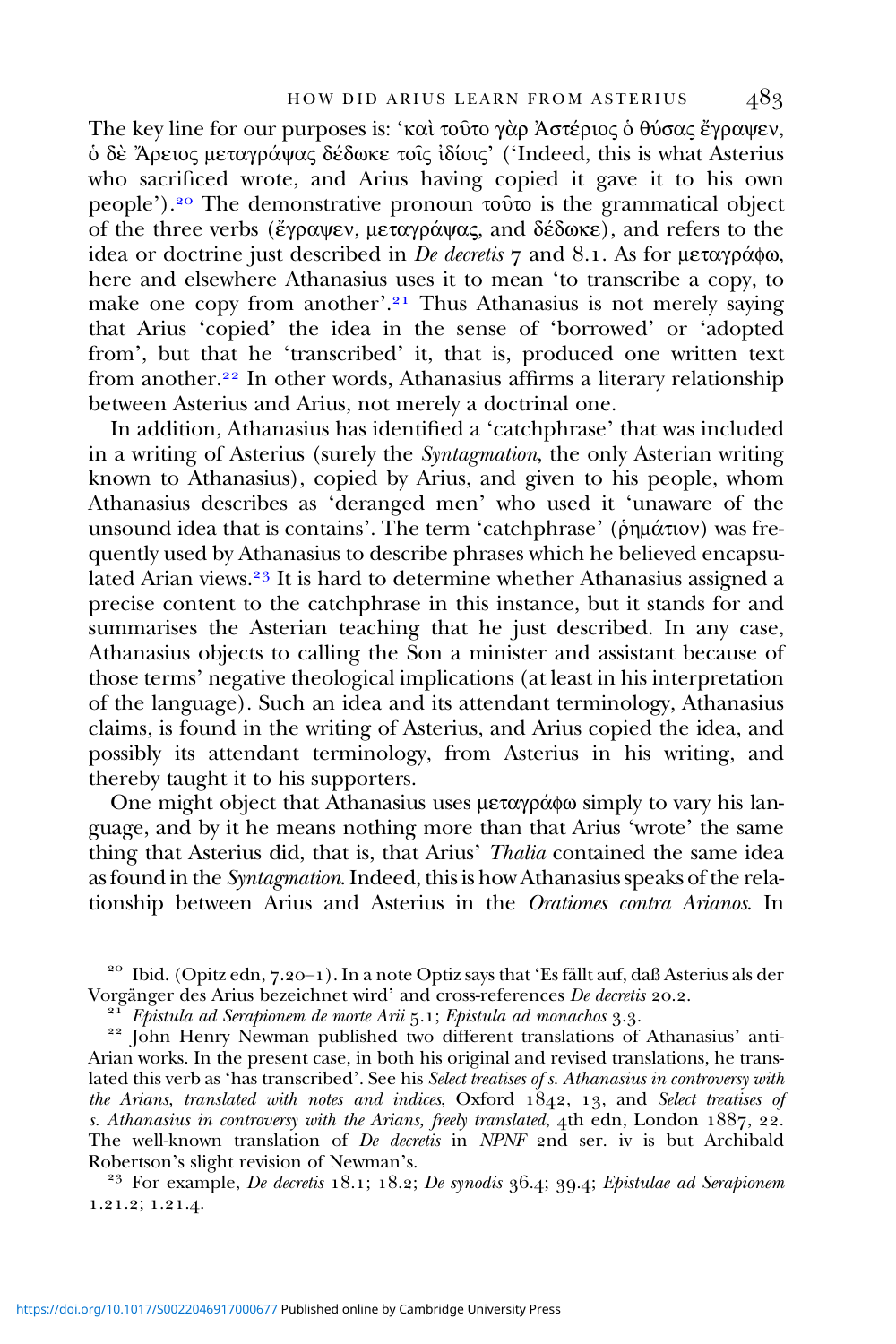Orationes contra Arianos 2.37 Athanasius suggests literary parallels between the Thalia and the Syntagmation, without suggesting influence in either direction. After describing how the Arians believed in multiple wisdoms and words, Athanasius wrote: 'These things they have not only been quick to express in speech, but Arius composed in his *Thalia* and the sophist Asterius wrote that which we just stated above, as follows.<sup>24</sup> What follows is an undisputed fragment of the Syntagmation, which Athanasius attributed solely to Asterius on two other occasions in his corpus.<sup>25</sup> It is unlikely that Athanasius meant that the same passage was also found verbatim in the Thalia. Instead, the Asterian fragment is cited as textual evidence that the Arians taught multiple wisdoms and multiple words. The same doctrine, suggests Athanasius, was also found in the Thalia. But here Athanasius does not claim that Arius copied or learned this from Asterius. The best interpretation of this passage is that it is an expression of Athanasius' concept of Arianism: since the same heretical doctrine is found expressed in all their writings (the Thalia, the Syntagmation, etc.), then any of their texts can be used to present the tenets of Arianism. The same idea is expressed elsewhere in the Orationes, where Eusebius of Nicomedia is included among those who wrote similar things.<sup>26</sup> So it seems improbable that in  $\overrightarrow{De}$  decretis 8 Athanasius used μεταγράϕω as a synonym for 'wrote', given his usage of the verb elsewhere and the recognised usage of the verb in other authors.<sup>27</sup> By the use of μεταγράϕω Athanasius is suggesting something quite different about the relationship between Arius and Asterius in  $De$  decretis 8.1 than in Orationes contra Arianos 2.37.

Now on to *De decretis* 20. This passage does not suggest a literary relationship as clearly as the first passage from  $De$  decretis does, but it is at least implied. In  $\overline{De}$  decretis 20.1–2 Athanasius relates how the Eusebians claimed that certain scriptural expressions were common to human beings and the Son, thereby indicating that the Son was ontologically on a par with humans:

Again, the bishops [at the Council of Nicaea] said that the Word must be described as the true power and image of the Father, as in every respect like the Father and indistinguishable from him, as immutable and always in him without division. For never was the Word not, but rather he was always existing eternally with the Father,

<sup>24</sup> 'ταῦτα δὲ οὐχ ἕως λόγων μόνον αὐτοῖς ἔφθασεν, ἀλλὰ Ἄρειος μὲν ἐν τῆ αὐτοῦ Θαλία συνέθηκεν, δε σοφιστής Ἀστέριος ἔγραψεν, ἅπερ καὶ ἐν τοῖς προτέροις εἴπομεν, οὕτως':<br>Orationes contra Arianos 2.37, 7-9 (Metzler/Savvidis edn, 214).

<sup>25</sup> Orationes contra Arianos 1.32; De synodis 18.<br><sup>26</sup> 'These things they have not only said, but also dared to write, namely, Eusebius and Arius and Asterius who sacrificed': Orationes contra Arianos 2.24,  $28-9$  (Metzler/ Savvidis edn, 20).

<sup>27</sup> See the range of usage in Henry George Liddell, Robert Scott, Henry Stuart Jones and Roderick McKenzie, A Greek-English lexicon, oth edn with a revised supplement, Oxford 1996, and G. W. H. Lampe, A patristic Greek lexicon, Oxford 1961.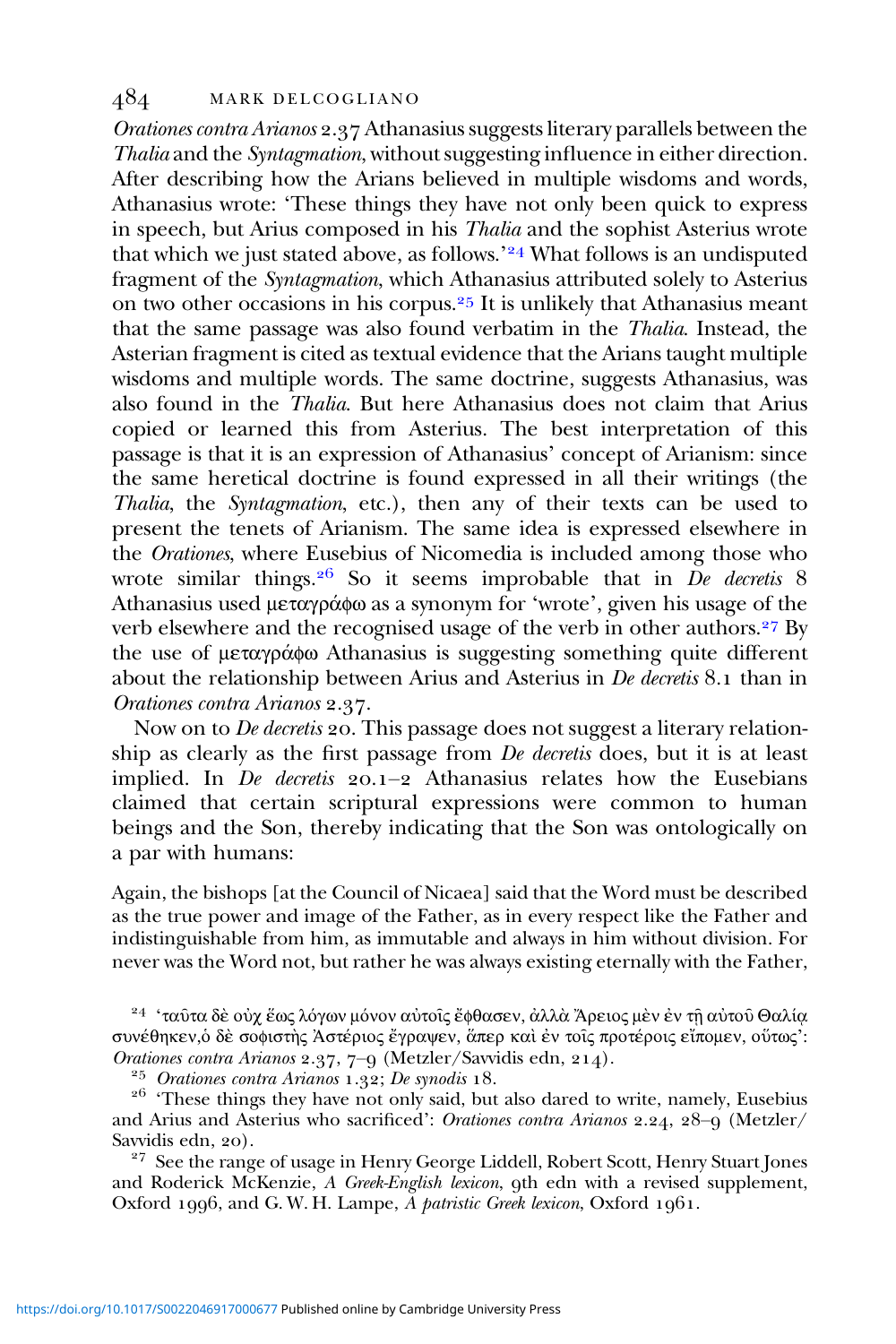#### HOW DID ARIUS LEARN FROM ASTERIUS

as radiance does with light. [After all this was said] the Eusebians restrained themselves, not daring to contradict it because of their shame over being refuted. And yet once again they were caught babbling and making signals to each other with their eyes, [saying] that, on the contrary, the 'like' and the 'always' and the name 'power' and 'in him' are common to us and the Son, and that it does us no harm if we agree with them. As for 'like', because about us it is written: Man is the image and glory of God  $\lceil 1 \rceil$  Corinthians xi.7.]. As for 'always', because it is written: Always while we live  $[2 \text{ Cor. iv.}11]$ . As for 'in him', because in him we live and move and have our being  $[Acts xvii.28]$ . And as for 'immutable', because it is written: Nothing shall separate us from the love of Christ [Romans viii.  $35, 39$ ]. With regard to 'power', because the caterpillar and the locust are called a power and  $a$ *great power* [Joel ii.25]. And again because it is often used for people, for instance: All the power of the Lord came out of the land of Egypt [Exodus  $xii.41$ ]. And furthermore because there are other heavenly powers, for it says: the Lord of powers is with us; the God of Jacob is our stronghold [Psalm xlv.8].<sup>28</sup>

Immediately after this, Athanasius writes: 'τοιαῦτα γὰρ καὶ Ἀστέριος ὁ λεγόμενος σοϕιστὴς παρ' αὐτῶν μαθὼν ἔγραψε καὶ παρ' αὐτοῦ δὲ Ἄρειος μαθών, ὥσπερ εἴρηται'.<sup>29</sup> Or at least this is the text in Opitz's edition. Instead of παρ' αὐτοῦ the manuscripts read πρὸ αὐτοῦ, and this is the reading in the  $1608$  Maurist edition, which was reprinted in Migne.<sup>30</sup> Accordingly, the well-known NPNF translation – which is in fact John Henry Newman's translation, which itself was based on the Benedictine edition – reads: 'Indeed Asterius, by title the sophist, had said the like in writing, having learned it from them, and *before him* Arius having learned it also, as has been said.'<sup>31</sup> Opitz emended the Greek text based on a

<sup>28</sup> 'Τῶν δὲ ἐπισκόπων πάλιν λεγόντων δεῖν γραφῆναι δύναμιν ἀληθινὴν καὶ εἰκόνα τοῦ πατρὸς τὸν λόγον ὅμοιόν τε καὶ ἀπαράλλακτον αὐτὸν κατὰ πάντα τῷ πατρὶ καὶ ἄτρεπτον καὶ ἀεὶ καὶ ἐν αὐτῷ εἶναι ἀδιαιρέτως – οὐδέποτε γὰρ οὐκ ἦν, ἀλλὰ ἦν ὁ λόγος ἀεὶ ὑπάρχων ἀιδίως παρὰ τῷ πατρὶ ὡς ἀπαύγασμα ϕωτός – οἱ περὶ Εὐσέβιον ἠνείχοντο μὲν μὴ τολμῶντες ἀντιλέγειν διὰ τὴν αἰσχύνην, ἣν εἶχον ἐϕ' οἷς ἠλέγχθησαν, κατελήϕθησαν δὲ πάλιν πρὸς ἑαυτοὺς τονθορύζοντες καὶ διανεύοντες τοῖς ὀϕθαλμοῖς, ὅτι καὶ τὸ ὅμοιον καὶ τὸ ἀεὶ καὶ τὸ τῆς δυνάμεως ὄνομα καὶ τὸ ἐν αὐτῷ κοινὰ πάλιν ἐστὶ πρὸς ἡμᾶς καὶ τὸν υἱόν, καὶ οὐδὲν λυπεῖ τούτοις ἡμᾶς συνθέσθαι. τὸ μὲν ὅμοιον, ὅτι καὶ περὶ ἡμῶν ἐγράϕη· "εἰκών ἐστιν ὁ ἄνθρωπος καὶ δόξα θεοῦ ὑπάρχει", τὸ δὲ ἀεί, ὅτι γέγραπται· "ἀεὶ γὰρ ἡμεῖς οἱ ζῶντες", τὸ δὲ ἐν αὐτῷ, ὅτι 'ἐν αὐτῷ ζῶμεν καὶ κινούμεθα καὶ ἐσμέν', καὶ τὸ ἄτρεπτον δέ, ὅτι γέγραπται· "οὐδὲν ἡμᾶς χωρίσει ἀπὸ τῆς ἀγάπης τοῦ Χριστοῦ", περὶ δὲ τῆς δυνάμεως, ὅτι καὶ ἡ κάμπη καὶ ὁ βροῦχος μὲν λέγονται δύναμις καὶ δύναμις μεγάλη, πολλάκις δὲ καὶ περὶ τοῦ λαοῦ γέγραπται, ὥσπερ· "ἐξῆλθε πᾶσα ἡ δύναμις κυρίου ἐκ γῆς Αἰγύπτου", καὶ ἄλλαι δὲ οὐρανίαι δυνάμεις εἰσί· "κύριος γάρ", ϕησί, "τῶν δυνάμεων μεθ' ἡμῶν· άντιλήπτωρ ήμῶν ὁ θεὸς Ἰακώβ"': De decretis 20.1-2 (Opitz edn, 16.27-17.3). Italics in the

translation indicate scriptural citations.<br>
<sup>29</sup> Ibid. 20.2 (Opitz edn, 17.3–5).<br>
<sup>31</sup> *NPNF* ii.4. 163; Newman, *Select treatises … freely translated*, 38. Newman's original translation had 'having taken' instead of 'having learned' in both instances: Select treatises  $\ldots$  translated with notes and indices,  $35$ .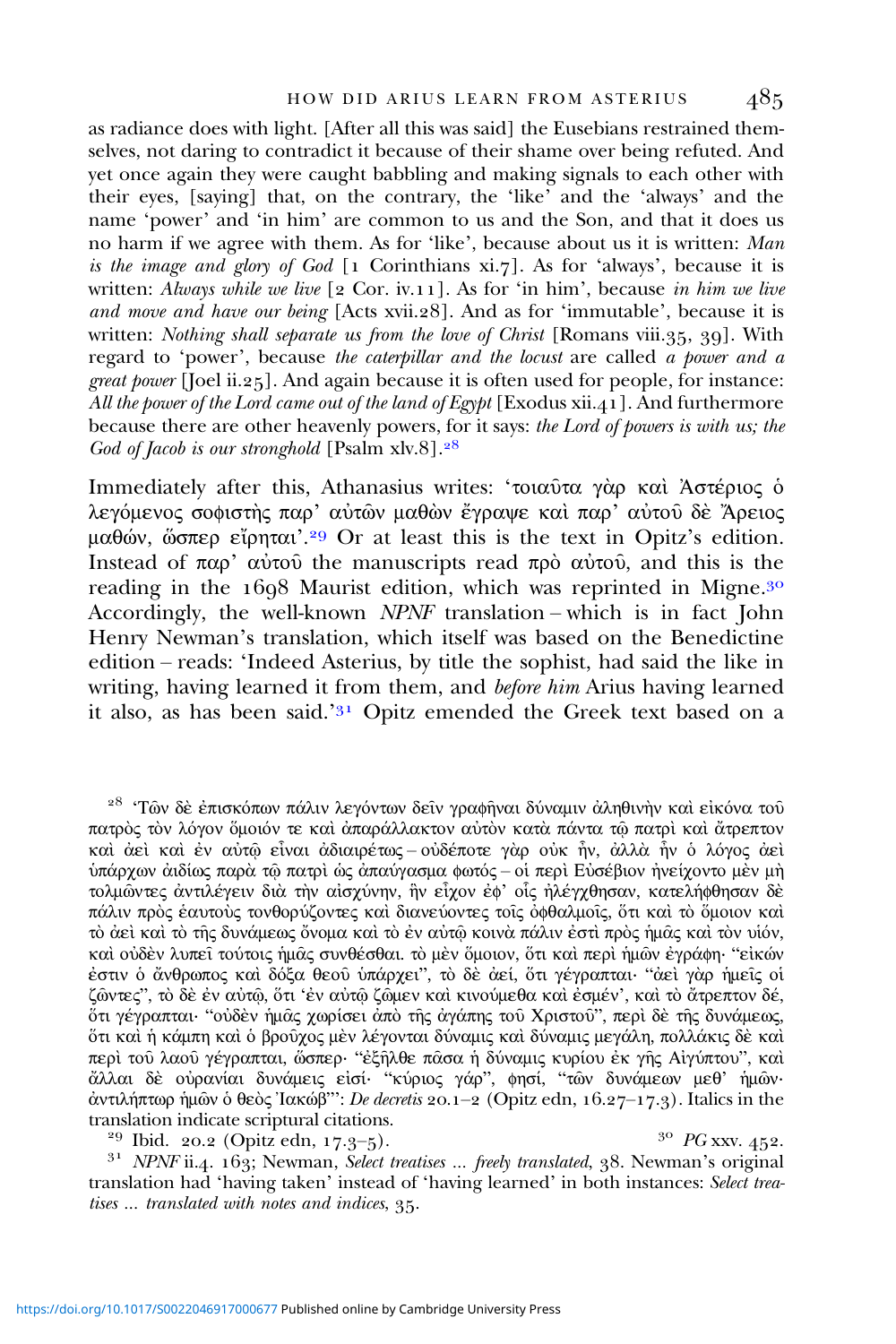conjecture of Tillemont, who held that the manuscript reading made no sense. This alternate reading, he claimed, made better sense of the passage, restored a parallel construction (παρ' αὐτῶν μαθὼν … παρ' αὐτοῦ … μαθών), and was confirmed by and consistent with the ὥσπερ εἴρηται, which Tillemont took to refer back to De decretis 8.<sup>32</sup> The Tillemont-Opitz emendation has not been contested, and I accept it too.

Basing himself on the Opitz edition Khaled Anatolios rendered the key line as follows: 'Asterius, who is called "the sophist", has written these things, having learned from them and, *along with him*, Arius also, as has been said.'<sup>34</sup> But it seems that the prepositional phrases with  $\mu\alpha\theta$ ών (παρ' αὐτῶν and παρ' αὐτοῦ) should be taken in a parallel sense. Παρά plus the genitive denotes source from which, not coincidence as in Anatolios's translation. Accordingly, the translation should be: 'Now such things Asterius the so-called sophist wrote, having learned from them and Arius having learned from him, as has been said.' I contend as well that the sole indicative verb of the sentence, ἔγραψε, also applies to Arius, as in: 'and Arius [wrote], having learned from him'. Accordingly, Athanasius is again suggesting a literary relationship between Arius and Asterius, even if not as clearly and explicitly as in  $\overrightarrow{De}$  decretis 8. Athanasius is also alluding to a kind of heretical succession: from the Eusebians through Asterius to Arius.<sup>35</sup> What Asterius learned from the Eusebians he wrote down: surely the Syntagmation is again meant. And then what Arius learned from Asterius – via the Syntagmation – he wrote.

One final detail of the key line from  $\overline{De}$  decretis 20 is relevant: 'as has been said' ('ὥσπερ εἴρηται'). While Lorenz thinks these words indicate that Athanasius is basing his statement on hearsay, both Tillemont and Opitz take them as a reference back to *De decretis*  $8.3<sup>6</sup>$  A survey of Athanasius' use of the phrase ὥσπερ εἴρηται in his surviving corpus reveals that he uses it to refer back to a previous statement or idea; thus the interpretation of Tillemont and Opitz appears to be correct.  $37$  Accordingly, this phrase provides additional proof that Athanasius is positing a literary relationship between Arius and Asterius in section 20, just as in De decretis 8.

 $3^2$  Tillemont, *Mémoires*, vi. 751 n. 21. Bardy endorsed the emendation too: Recherches, 321.

 F. Scheidweiler, 'Zur neuen Ausgabe des Athanasios', Byzantinische Zeitschrift xlvii  $(1954), 73-94$ ; E. Cattaneo, 'Alcune proposte di correzione al testo del "De decretis" di Atanasio', Adamantius viii (2002), 24-32; Athanasius Werke, II/1: Die Apologien, Lieferung 8, ed. H. C. Brennecke, U. Heil and A. von Stockhausen, Berlin–New York 2006, pp. xci–xcvii. 34 Khaled Anatolios, Athanasius, London 2004, 197.

<sup>35</sup> Vinzent, Asterius, 256.<br><sup>36</sup> Lorenz, Arius judaizans?, 191; Tillemont, Mémoires, vi. 751 n. 21; Opitz, Die Apologien,  $17$  (note on line 4).

 $37$  According to the *Thesaurus linguae Graecorum* database, the phrase is used thirtytwo times in his works.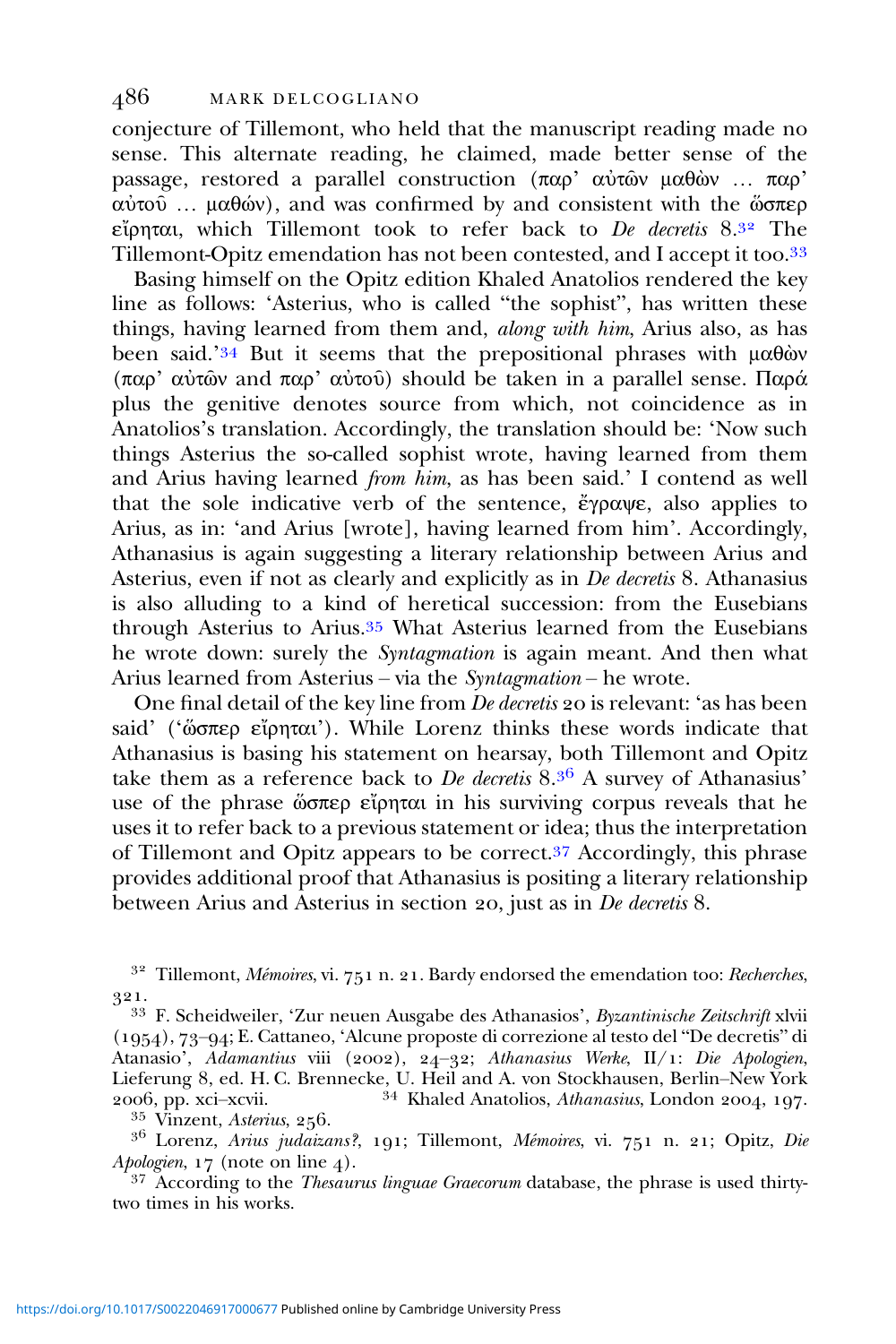#### HOW DID ARIUS LEARN FROM ASTERIUS

In both passages Athanasius surely makes reference to the Syntagmation, the only writing of Asterius that he knew. He indicates that he considers the text both at least in part inspired by the Eusebians and in some sense used by Arius in a writing. It was in Thalia that Arius drew upon the Syntagmation.

#### The Thalia and Syntagmation

Little is known about the circumstances of each document. A key passage for understanding the composition of the *Thalia* is found in De synodis  $15$ , where Athanasius introduces and preserves the longest extant fragment of it.<sup>38</sup> Here Athanasius first lists four catchphrases which he claims sums up the teaching of Arius and his colleagues, on the basis of which they were expelled (εξεβλήθησαν) by Alexander from the Alexandrian church.<sup>39</sup> Then Athanasius writes a sentence that has proved difficult to interpret: 'ἀλλ' ἐκβληθεὶς καὶ ἐπιτριβεὶς Ἄρειος παρὰ τῶν περὶ Εὐσέβιον συνέθηκεν ἑαυτοῦ τὴν αἵρεσιν ἐν χάρτῃ'. This passage was misinterpreted in the well-known English translation by Archibald Robertson in the NPNF series, from  $18q1$ : 'However, after his expulsion, when he was with Eusebius and his fellows, he drew up his heresy upon paper.<sup>'41</sup> The mistake here is to take the prepositional phrase παρά τῶν περὶ Εὐσέβιον temporally. Robertson's translation is but a revised version of Newman's English translation, both versions of which contain the same misinterpret $a$ tion.<sup>42</sup> In fact, this misinterpretation ultimately goes back to Petrus Nannius' Latin translation of  $1556$  and was repeated in the  $1698$  Maurist

<sup>38</sup> I am not persuaded by Charles Kannengiesser's proposal that the 'blasphemies of Arius' in De synodis  $15$  are a neo-Arian updating of Arius from the 350s. He first advanced this thesis in his Holy Scripture and hellenistic hermeneutics in Alexandrian Christology, Berkeley 1982, 15-7, but his most extensive attempt to prove it is his 'The blasphemies of Arius: Athanasius of Alexandria, De synodis  $15'$ , in Robert C. Gregg (ed.), Arianism: historical and theological reassessments, Philadelphia  $1985, 59-83$ . For the case against Kannengiesser see the objections of Thomas A. Kopecek, 'Professor Charles Kannengiesser's view of the Arian crisis: a critique and counter-proposal', in Kannengiesser, Holy Scripture and hellenistic hermeneutics,  $51-68$  at  $53-7$ , as well as Rowan Williams, 'The quest of the historical Thalia', in Gregg, Arianism,  $1-35$  at pp.  $2-19$ . Kannengiesser's thesis has not found acceptance among scholars.

<sup>39</sup> *De synodis* 15.1 (Opitz edn, 242.1–4). <sup>40</sup> Ibid. 15.2 (Opitz edn, 242.4–5).<br><sup>41</sup> *NPNF* ii, 4. 457.<br><sup>42</sup> 'However, after his expulsion, when he was with the Eusebians, he drew up his

heresy upon paper': Newman, Select treatises ... translated with notes and indices, 94. This translation was published in  $1842$ . Newman's later 'free translation' from  $1887$ retains the same interpretation but with a revised translation: 'However, Arius after his expulsion, when he was living near the party of Eusebius, drew up his heresy upon paper': Select treatises  $\ldots$  freely translated,  $82$ .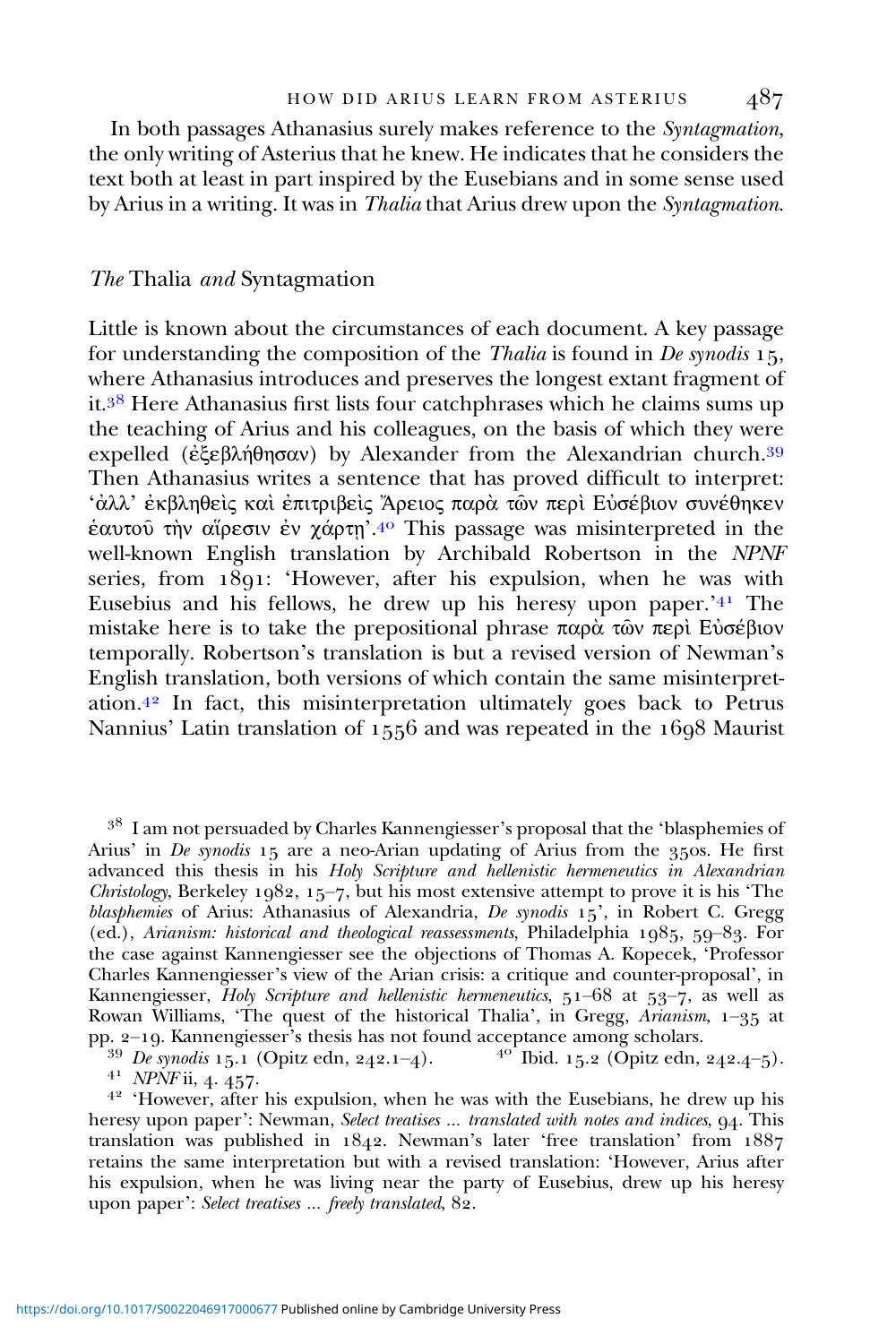translation. $43$  With the prepositional phrase interpreted in this way, for centuries the passage was used as evidence that Arius resided in Nicomedia for a while and composed the Thalia there.<sup>44</sup>

This traditional interpretation has been challenged by William Telfer, Charles Kannengiesser and Rowan Williams. Telfer pointed out that it was mistaken on two counts: (1) because it takes  $παρά + the$  genitive as indicating 'rest at' instead of 'agent by whom', and  $(2)$  because it treats ἐπιτριβεὶς as if it were διατρίβων. Telfer suggested a rendering that is more grammatically plausible: 'Nevertheless, Arius, thrown over and distressed by the Eusebian gang, committed his own heresy to writing.' According to his interpretation, Arius was rejected by Eusebians and, desperate at losing their endorsement, he composed the Thalia (in Alexandria) to shore up his Egyptian support. Thus, according to Telfer, the Thalia is a document that makes no concessions to Eusebian concerns; in it there is no 'common ground' between Arius and the Eusebians; it is meant to appeal to a local Egyptian audience.

Though Charles Kannengiesser agreed with Telfer's critique of the traditional interpretation, he rejected Telfer's too, suggesting 'Mais, jeté dehors et poussé par les Eusébians, Arius consigna sa propre hérésie par écrit – But, thrown out and pushed by the Eusebians, Arius put his own heresy in writing.' Kannengiesser's interpretation suggests that Arius composed the Thalia at the instigation of the Eusebians as a direct reply to his excommunication by Alexander. Thus Kannenegiesser detects a causal connection between the two participles – his being 'thrown out' leads the Eusebians to 'push' him to write. According to Kannengiesser, then, Arius composed the Thalia after his ecclesiastical excommunication but while still in Alexandria, at the prompting of the Eusebians, precisely to bring his conflict with Alexander to a head. $4^6$  And this ploy was successful, since it led to Alexander banishing Arius from Alexandria after publishing the Thalia. But, as Rowan Williams has noted, this interpretation seems

 Nannius: 'Ariumque ita ab Ecclesia summotum, dum apud Eusebium commoraretur'; Maurists: 'Ejectus autem Arius dum apud Eusebium versaretur.' On the history of this misinterpretation see William Telfer, 'Arius takes refuge at Nicomedia',  $\overline{TS}$  n.s. xxxvii  $(1936)$ , 59–63 at p. 61, and Charles Kannengiesser, 'Où et quand Arius composa-t-il la Thalie?', in P. Granfield and J. A. Jungmann (eds), Kyriakon: Festschrift *Johannes Quasten*, Münster 1970, 346–51 at pp. 346–7. The Latin texts are cited from Kannengiesser, 'Où et quand', 346.

<sup>44</sup> For example, Bardy, *Recherches*, 246; Frances M. Young with Andrew Teal, From Nicaea to Chalcedon: a guide to the literature and its background, 2nd edn, Grand Rapids, MI 2010, 44. Epiphanius, *Panarion* 68.4.4; 69.5.3; and 69.7.1 also posit a residence in Nicomedia. <sup>45</sup> Telfer, 'Arius takes refuge', 61.

 $4<sup>6</sup>$  The phrase 'bring to a head' is from Williams, 'The quest', 19.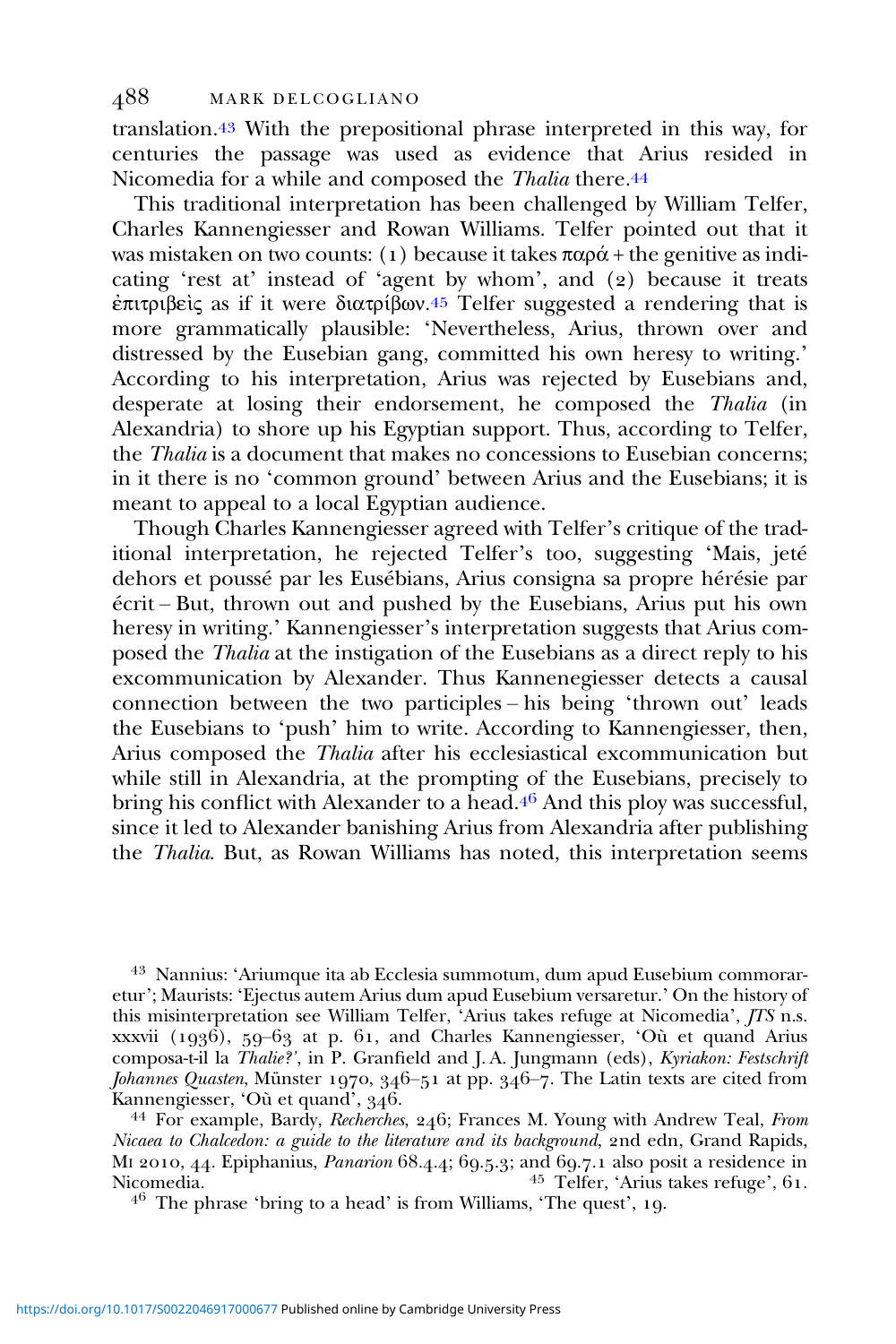unlikely since the Eusebians worked to persuade Alexander to restore Arius to communion, not to exacerbate the quarrel for political ends.<sup>47</sup>

Williams considered Telfer's interpretation grammatically sound but historically implausible (since a breach between Arius and the Eusebians would surely have been exploited by their opponents) and Kannengiesser's less grammatically sound and historically unlikely. None the less, Williams follows Kannengiesser in the only translation he offers: 'After his excommunication, Arius, under pressure from the Eusebian party, committed to writing a summary of his heresy.' He also explored the possibility of construing the prepositional phrase with the main verb συνέθηκεν, without putting much confidence in this possibility because of its grammatical awkwardness. He offered four increasingly speculative renditions: Arius put his own heresy in writing 'from the Eusebian camp, from the Eusebian point of view, at the prompting of the Eusebians, arising from the agency of the Eusebians'. Williams declined to offer his own definitive translation, considering the gist of the passage clear enough: Arius composed the Thalia with the encouragement of the Eusebians. He suggests this scenario: some time after Arius had won the initial support of the Eusebians, when the excommunicated Arius had relocated to Palestine, more detailed reports of Arius' teaching began to trouble at least some of those Eusebians who had initially supported him. The Eusebians then encouraged Arius to clarify his position. Williams suggests, then, that Arius composed the Thalia in Palestine (after the synod of one hundred in Alexandria) to reassure the Eusebians of his basic theological agreement with them. In other words, the Thalia is a document to shore up and recover Eusebian support. $4^8$  Following Rowan Williams, I translate the passage thus: 'After his expulsion, Arius, at the prompting of the Eusebians, put down his own heresy on paper.'

But is this passage receptive of another interpretation besides that of Williams? The passage might mean that when Arius intially sought the support of the Eusebians, they asked him to clarify his views. Perhaps the participles joined by the co-ordinate conjunction καὶ specify the proximate conditions under which Arius composed the Thalia, events which happened in quick succession. Following Kannengiesser, it may well be the case that it was the excommunication itself that led the Eusebians to request from Arius a fuller statement of his theology, but not for the reasons that Kannengiesser thought. Perhaps something like this

<sup>&</sup>lt;sup>47</sup> Ibid. 19–20.<br><sup>48</sup> Ibid. 20–3, and *Arius*, 63–5. Other scholars also interpret Athanasius' comments in De synodis  $15.2$  as evidence that Arius composed his Thalia as a theological clarification for those Eusebians still uncertain whether to support him in his conflict with Alexander: Stuart Hall, 'The Thalia of Arius in Athanasius' accounts', in Gregg and Groh, Arianism,  $37-58$  at p. 40.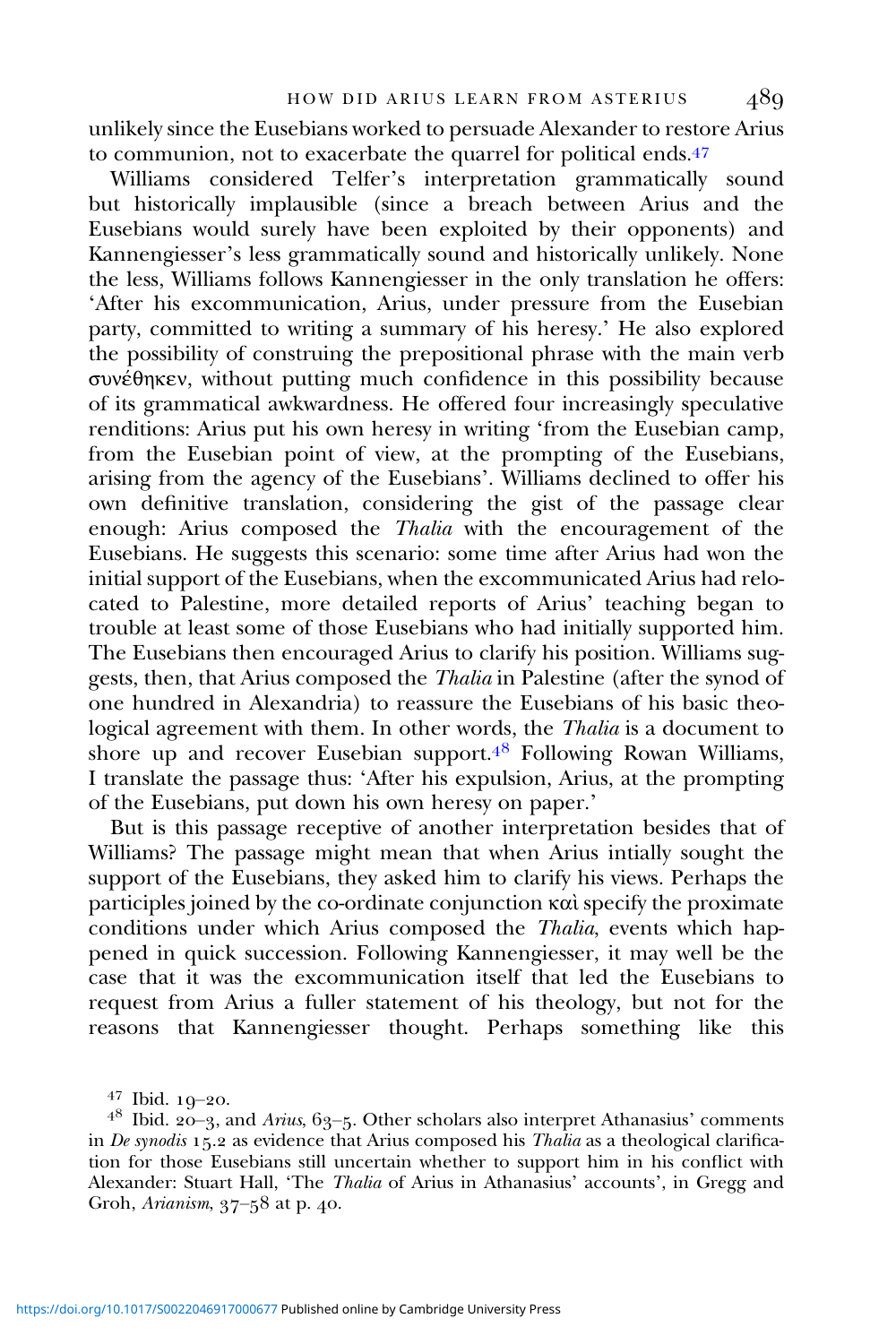happened. The excommunication led Arius to seek support among Eusebian bishops. They may not have been so keen on Alexander's actions and theology, but still they were wary of endorsing an officially excommunicated heretic. And so they asked Arius to state his views more precisely to help them decide if his cause was really worth defending. If this interpretation is correct, then the Thalia is earlier than Williams thought, and furthermore it is not a document written to recover, but rather to win Eusebian support.

But there is a major problem with using the passage in  $De$  synodis 15.2 to support the hypothesis that the *Thalia* was written at an earlier date to win Eusebian support: there is no way that Arius could have copied from Asterius at this point, and thus the evidence of  $De$  decretis  $8$  and  $20$  would have to be disregarded. Only if the Syntagmation was written prior to the Thalia could Arius have copied from Asterius. Admittedly, information on the circumstances of the composition of the Syntagmation is scarce.<sup>49</sup> Athanasius describes this handbook as 'quite long'<sup>50</sup> and as articulating the theological views of the 'Arians', that is, the Eusebian alliance.<sup>51</sup> A pre-Nicene date has been consistently endorsed by scholars.<sup>52</sup> The only passage that hints at its origin is found in  $De$  synodis 18, where Athanasius introduces a series of fragments from the work. He writes that Asterius 'produced a Syntagmation on the advice the Eusebians' ('ποιεῖ μετὰ γνώμης τῶν περὶ Εὐσέβιον συνταγμάτιον').<sup>53</sup> Athanasius also reports that the Eusebians sent Asterius on a kind of 'book tour' to promote their cause, during which he travelled around the churches of the East giving public readings of his

<sup>49</sup> In fact, we do not even know its original title. Athanasius calls Asterius' work a συνταγμάτιον, a little treatise or handbook: Orationes contra Arianos ., and De synodis 18.2, as well as Bardy, Recherches, 335-6. Even though this label probably indicates its genre, not its title, among scholars it is generally the custom to refer to it as the *Syntagmation*: Vinzent, *Asterius*, 33.

<sup>50</sup> 'καὶ τὸ συνταγμάτιον διὰ πολλῶν ἐστι γεγραμμένον': Athanasius, De synodis 18.3 (Opitz edn, 245.31).

 $\frac{5^1}{10}$  Athanasius, De synodis 18.2. See also Socrates, *Historia ecclesiastica* 1.36.2, who describes it as commending the doctrine of Arius.

 $5<sup>2</sup>$  For example, Bardy, Recherches, 320–2. Joseph Lienhard has tentatively suggested a more precise date of  $920-1$ : Contra Marcellum,  $91$ . That in De synodis  $18-19$  Athanasius is narrating pre-Nicene events is clear. In  $De$  synodis  $17$  he quotes from several letters written by members of the Eusebian alliance before the Nicene Council took place. De synodis  $18-19$  is thus devoted to quotations from the pre-Nicene writing of Asterius. In  $De$  synodis 20, Athanasius suggests that the views expressed by Asterius and the other Eusebians before the Council of Nicaea explain their resistance to it afterwards. He adds further that Asterius was put forward by the Eusebians as the advocate of their cause. In *De synodis*  $\alpha$  Athanasius turns to the councils convened by the Eusebians after Nicaea. Socrates, *Historia ecclesiastica*  $1.36.3$  is almost certainly dependent upon De synodis  $18.2$  (see Bardy, *Recherches*,  $318$ ), but he sees the 'book tour' as in support of his letter in defence of Eusebius of Nicomedia.

 $15^3$  *De synodis* 18.2. Athanasius uses the same phrase in Apologia contra Arianos 60.2.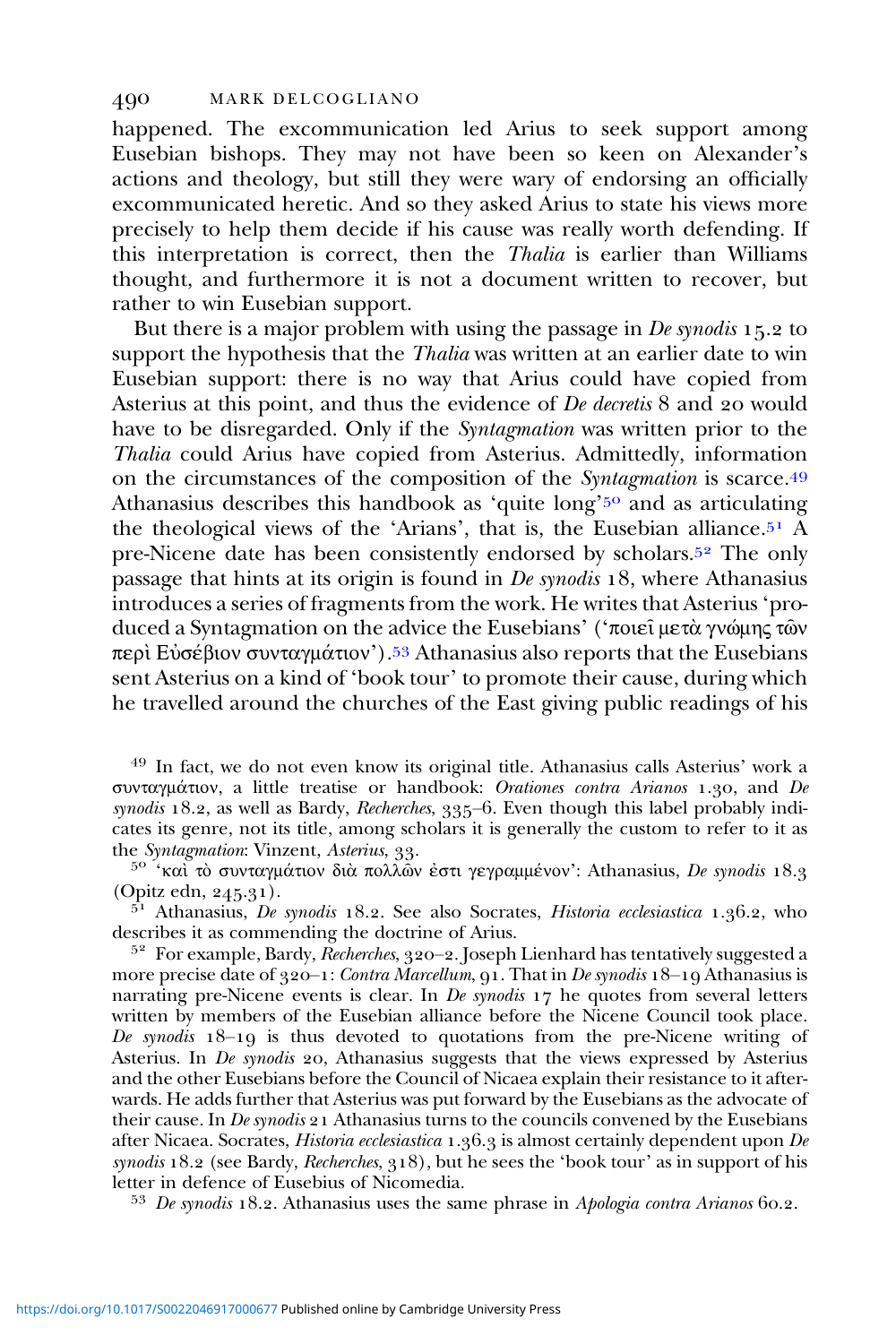handbook.<sup>54</sup> So it seems that the Syntagmation was written in support of Arius, to drum up support for the Eusebian cause among easterners.<sup>55</sup> Accordingly, it belongs to a stage of the controversy when Arius had been excommunicated by Alexander but had already convinced the Eusebian leadership to support him, and one of their means of doing so was to have Asterius write a theological response, the Syntagmation. The Syntagmation is thus roughly contemporary with the letter that Eusebius wrote to Paulinus of Tyre urging him to write to Alexander of Alexandria to protest against his excommunication of Arius, a request with which Paulinus complied.<sup>56</sup>

Certainty on chronological matters related to the controversy over Arius before Nicaea is elusive. But there is general agreement that at some point Arius relocated to Palestine and it was here that he wrote the extant letter to Eusebius of Nicomedia to secure his support.<sup>57</sup> Eusebius responded favourably, and became the champion of Arius. I suggest that both the Syntagmation and the *Thalia* belong to this stage of the controversy (which according to Williams's chronology would be  $(321-3)$ ). After he agreed to support Arius, in addition to writing to bishops such as Paulinus, Eusebius had Asterius write the Syntagmation in order to promote the cause of Arius throughout Syria by means of the 'book tour' (perhaps around  $322$ ).<sup>58</sup> Williams sees the Alexandrian synod of a hundred bishops as a reaction to Eusebius' endorsement of Arius and the list of its signatories as evidence that 'many of Arius' initial supporters' among Syrian and Palestinian bishops 'were wavering'.<sup>59</sup> If this is so, then Eusebius would have pushed Arius to write the Thalia to recover their support in its wake (perhaps around  $323$ ).

If this reconstruction is correct, the Thalia was written after the Syntagmation, and thus Arius could have borrowed, that is, copied from Asterius. This is speculative. But the merit of this interpretation is that it accounts for all the Athanasian evidence, *De decretis*  $8$  and  $20$  as well as *De* 

 $5^6$  *Urk* 8, 9. The letter to Paulinus was the first in a series of documents that most convincingly demonstrate the activity of mutual defence among the Eusebians. Aside from Paulinus' letter to Alexander, at some point after the Council of Nicaea Asterius penned his Apologia in defence of Eusebius' letter to Paulinus. In response Marcellus of Ancyra attacked not only Asterius, but also Eusebius of Caesarea, Eusebius of Nicomedia, Paulinus of Tyre and Narcissus of Neronias – all key members of the Eusebian alliance. In turn, Eusebius of Caesaera wrote two works against Marcellus: Contra Marcellum and De ecclesiastica theologia.

 $U_{ik}$  1.  $U_{ik}$  1.  $U_{ik}$  1.  $U_{ik}$  58 Williams, Arius, 57.  $U_{ik}$  1.  $U_{ik}$  1.

<sup>&</sup>lt;sup>54</sup> De synodis 18.2.<br><sup>55</sup> A few fragments implicitly suggest that the *Syntagmation* was polemical, because in them Asterius seems to reject interpretations of Scripture and theological ideas of unspecified opponents. The clearest examples include *Orationes contra Arianos* 1.32 (also cited in 2.37 and *De synodis* 18); 2.40; 3.2; and 3.60, as well as *De synodis* 19.3.